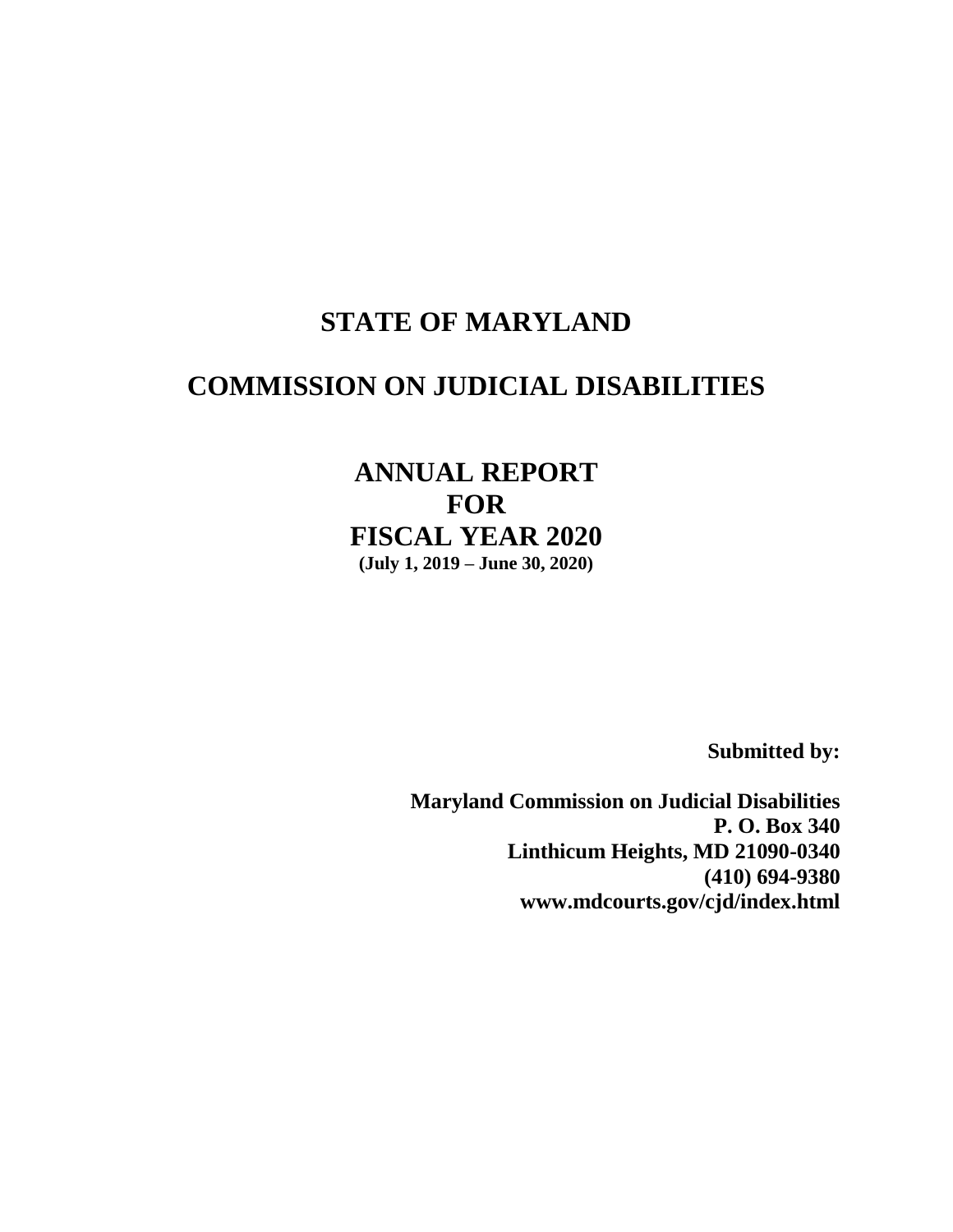# **TABLE OF CONTENTS**

| $\mathbf{I}$ . |                                                         |                                                         |  |  |  |  |  |
|----------------|---------------------------------------------------------|---------------------------------------------------------|--|--|--|--|--|
| II.            |                                                         |                                                         |  |  |  |  |  |
| III.           | THE COMMISSION'S JURISDICTION - WHAT THE COMMISSION CAN |                                                         |  |  |  |  |  |
| IV.            |                                                         |                                                         |  |  |  |  |  |
| V.             |                                                         |                                                         |  |  |  |  |  |
| VI.            |                                                         |                                                         |  |  |  |  |  |
| VII.           |                                                         |                                                         |  |  |  |  |  |
| VIII.          |                                                         |                                                         |  |  |  |  |  |
| IX.            |                                                         |                                                         |  |  |  |  |  |
|                | 1.                                                      | <b>CHART - SOURCES OF ALL COMPLAINTS FILED WITH THE</b> |  |  |  |  |  |
|                | 2.                                                      |                                                         |  |  |  |  |  |
|                | 3.                                                      |                                                         |  |  |  |  |  |
|                | $\mathbf{4}$ .                                          |                                                         |  |  |  |  |  |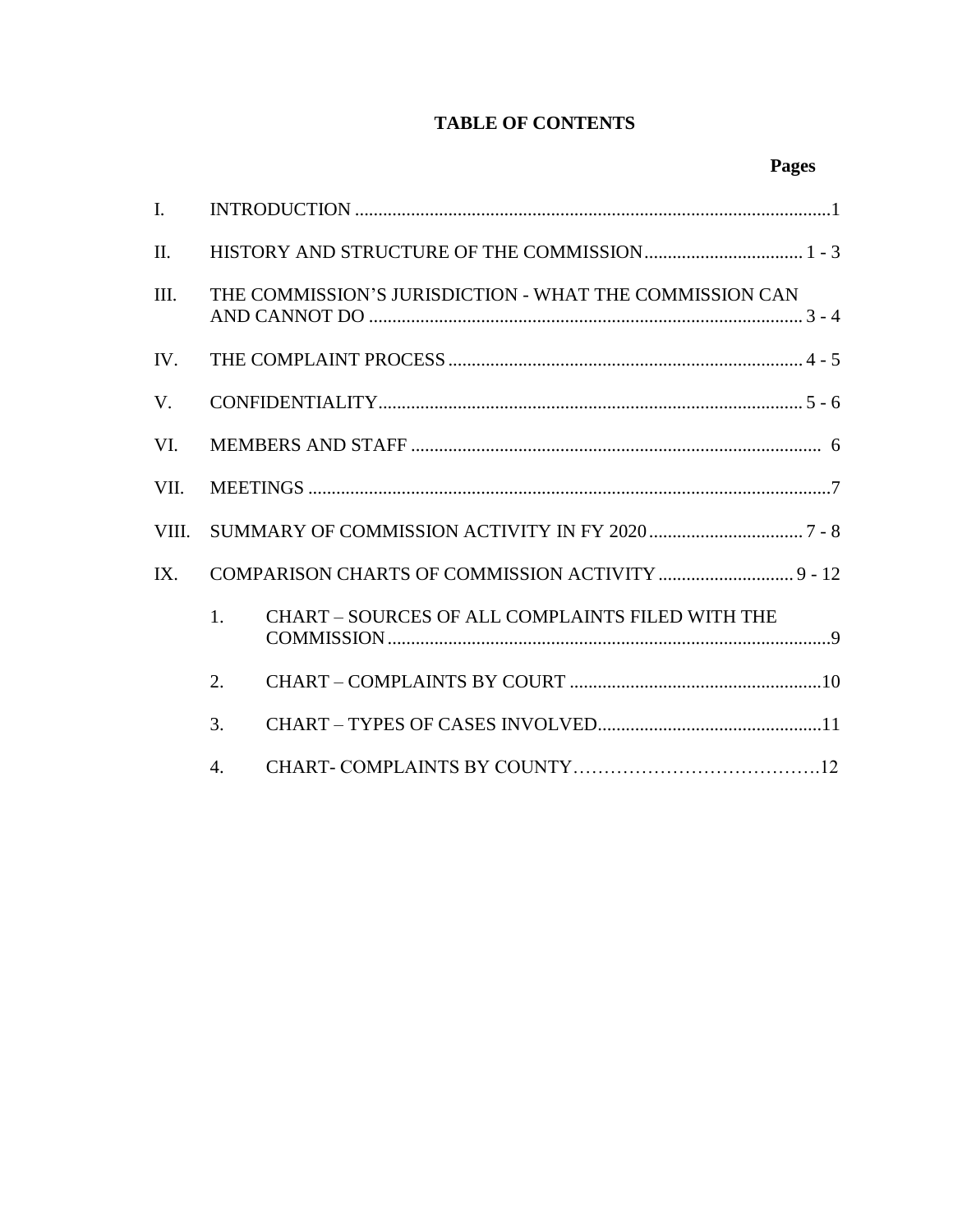# **I. INTRODUCTION.**

i<br>L

Pursuant to Maryland Rule 18-411(i), an Annual Report is prepared by the Maryland Commission on Judicial Disabilities ("Commission") for submission to the Court of Appeals regarding the Commission's operations, including statistical data with respect to complaints received and processed, subject to materials declared confidential under Maryland Rule 18- 407. This report is publicly available in accord with Maryland Rule 18-407(c).

The Commission is the primary disciplinary body charged with investigating complaints that allege judicial misconduct, or disability/impairment (mental and/or physical) of Maryland's judicial officers, as empowered by the Maryland Constitution.

The work of the Commission plays a vital role in maintaining public confidence in, and preserving the integrity and impartiality of, the judiciary. The Commission, by providing a forum for citizens with complaints against judges, helps maintain the balance between judicial independence and public accountability. The Commission also helps to improve and strengthen the judiciary by creating a greater awareness of proper judicial conduct.

The laws creating and governing the Commission's work are as follows:

- Maryland Constitution, Art. IV, §§4A and 4B;
- Annotated Code of Maryland, Courts and Judicial Proceedings, §§13-401 through 13-403;
- Maryland Rules 18-401 through 18-4421; and
- Maryland Code of Judicial Conduct, Maryland Rules, Title 18, Chapter 100.

Copies of the laws governing the Commission are available through the Commission's website at www.mdcourts.gov/cjd/index.html.

## **II. HISTORY AND STRUCTURE OF THE COMMISSION.**

The Commission was established by constitutional amendment in 1966 in response to a growing need for an independent body to assist in monitoring the conduct of Maryland's judges. Subsequent constitutional amendments strengthened the Commission, clarified its powers, and added four additional members of the public to the Commission. The Constitution requires the Court of Appeals to adopt rules for the implementation and enforcement of the Commission's powers and the practice and procedures before the Commission.

<sup>1</sup> The Court of Appeals issued an Order on May 15, 2019 adopting new Maryland Rules 18-401 to 18-442, the rules governing the Commission on Judicial Disabilities which became effective on July 1, 2019. After the implementation of the Rules, the Commission found the need to submit proposed changes to Maryland Rules 18-404, 18-425, 18-427 and 18-437 to the Attorneys and Judges Subcommittee of the Maryland Rules Committee.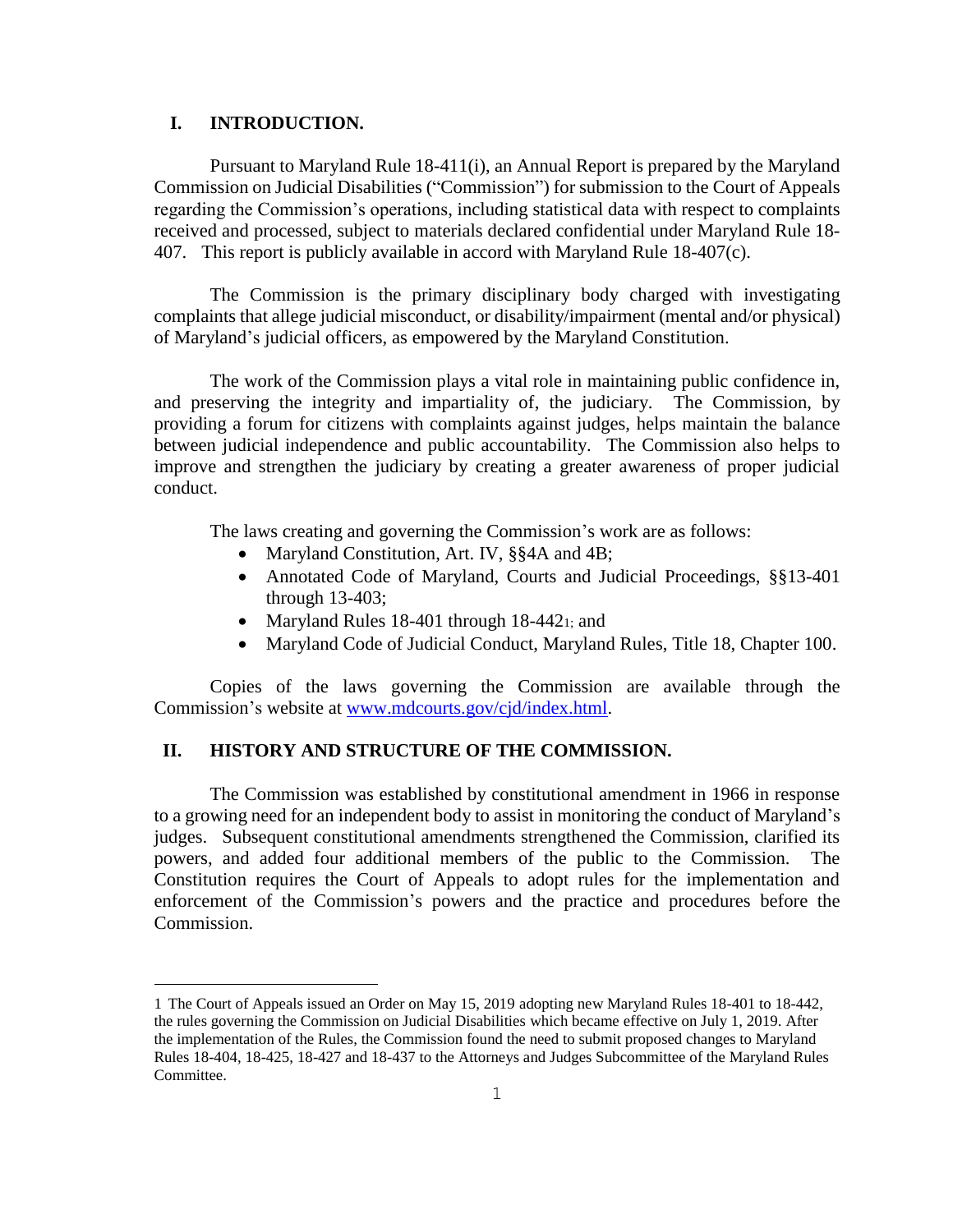The Maryland Constitution, Art. IV,  $\frac{8}{4}B(a)(1)(i) \& (ii) \& 2$ , gives the Commission the following specific powers to:

(i) Investigate complaints against any judge of the Court of Appeals, any intermediate courts of appeal, the circuit courts, the District Court of Maryland, or the orphans' court; and

(ii) Conduct hearings concerning such complaints, administer oaths and affirmations, issue process to compel the attendance of witnesses and the production of evidence, and require persons to testify and produce evidence by granting them immunity from prosecution or from penalty or forfeiture.

(iii) The Commission has the power to issue a reprimand and the power to recommend to the Court of Appeals the removal, censure, or other appropriate disciplining of a judge or, in an appropriate case, retirement.

Further, the Maryland Rules give the Commission the authority to dismiss complaints (with or without a letter of cautionary advice), issue reprimands, enter into conditional diversion agreements with judges, and if the Commission finds by clear and convincing evidence that the judge has a disability or impairment, or has committed sanctionable conduct, it shall refer the matter to the Court of Appeals. If the Commission finds the judge has committed sanctionable conduct and that dismissal, with or without a letter of cautionary advice, or a conditional diversion agreement is not appropriate but does not find that the judge has a disability or impairment, it shall either issue a reprimand to the judge, if the proceeding was conducted pursuant to Rule 18-427(b)(2)(A) or (B), or refer the matter to the Court of Appeals.

The Commission Members consist of eleven (11) persons: three (3) judges, one (1) from the appellate courts, one (1) from the Circuit Courts, and one (1) from the District Courts; three (3) lawyers, with each admitted to practice law in Maryland and having at least seven (7) years of experience; and five (5) members of the public, none of whom are active or retired judges, admitted to practice law in Maryland, or persons having a financial relationship with, or receive compensation from, a judge or lawyer licensed in Maryland. All Commission Members are appointed by the Governor, with the advice and consent of the State Senate, and are citizens and residents of Maryland. Membership is limited to two (2), four (4)-year terms, or, if initially appointed to fill a vacancy, for no more than a total of ten (10) years.

Effective July 1, 2007, the Court of Appeals established by rule the Judicial Inquiry Board ("Board"), thereby creating a "two-tier" structure within the Commission. The Board consists of seven (7) persons: two (2) judges, two (2) lawyers, and three (3) public members who are not lawyers or judges. Board Members are appointed by the Court of Appeals for terms of up to four (4) years. Prior to July 1, 2019, Board members were appointed by the Commission and were limited to two (2), four (4)-year terms, or, if initially appointed to fill a vacancy, for no more than a total of ten (10) years.

Complaints against Maryland judges are investigated by the Commission's Investigative Counsel ("Investigative Counsel"). The Board monitors the investigations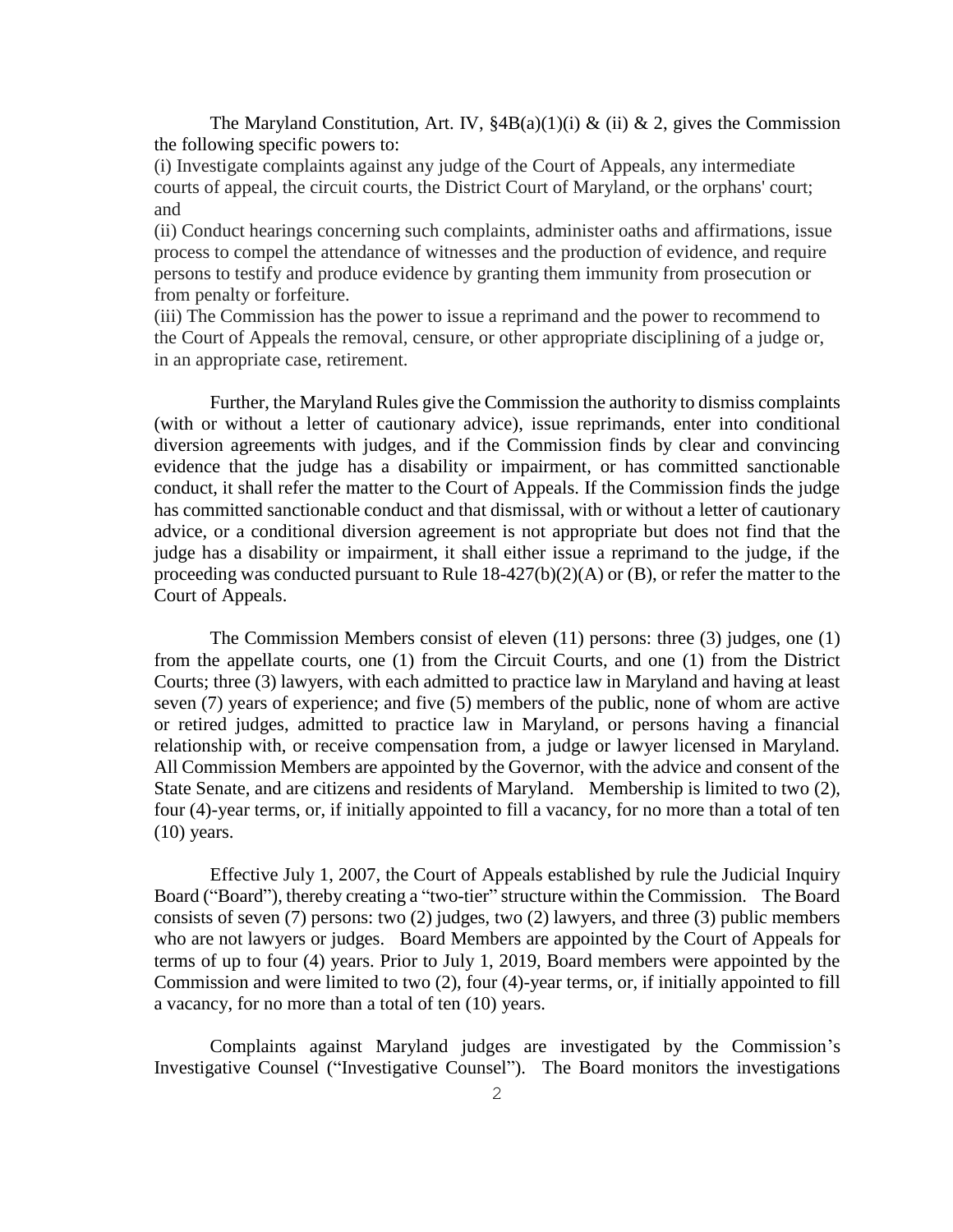conducted by Investigative Counsel. The Board reviews investigative materials, reports and Investigative Counsel's recommendations before submitting its own reports and recommendations to the Commission Members in all matters except recommendations for dismissals without a letter of cautionary advice (which go directly to the Commission). The Commission Members accept or reject the Board's recommendations and act consistent with the powers and authority granted to the Commission. The Commission directly reviews and makes determinations regarding cases recommended for dismissal without a letter of cautionary advice in addition to matters previously reviewed by the Board.

# **III. THE COMMISSION'S JURISDICTION - WHAT THE COMMISSION CAN AND CANNOT DO.**

The Commission is authorized to investigate complaints only against judges of the Maryland Court of Appeals, Court of Special Appeals, Circuit Courts, District Courts, and Orphans' Courts, and any retired Maryland judge during the period that the retired judge has been approved to sit. The Commission:

- 1. Has no authority to investigate complaints against Magistrates (formerly masters), Examiners, Administrative Law Judges, Federal Judges, lawyers, police, court personnel, State's Attorneys, or Public Defenders.
- 2. Does not have appellate authority and therefore cannot review, reverse, change, or modify a legal decision or other court action taken by a judge;
- 3. Cannot affect the progress or outcome of a case; and
- 4. Cannot require a judge's recusal or disqualify a judge from presiding over a particular case.

Pursuant to Maryland Rule 18-402, the only types of complaints that can be investigated by the Commission are those involving a judge's alleged sanctionable conduct, disability or impairment. They are defined as follows:

1. **Sanctionable conduct** means misconduct while in office, the persistent failure by a judge to perform the duties of the judge's office, or conduct prejudicial to the proper administration of justice. A judge's violation of the binding obligations of the Maryland Code of Judicial Conduct promulgated by Title 18, Chapter 100 may constitute sanctionable conduct.

Sanctionable conduct does not include the following by a judge, unless the judge's conduct also involves fraud or corrupt motive or raises a substantial question as to the judge's fitness for office:

- making an erroneous finding of fact;
- reaching an incorrect legal conclusion;
- misapplying the law; or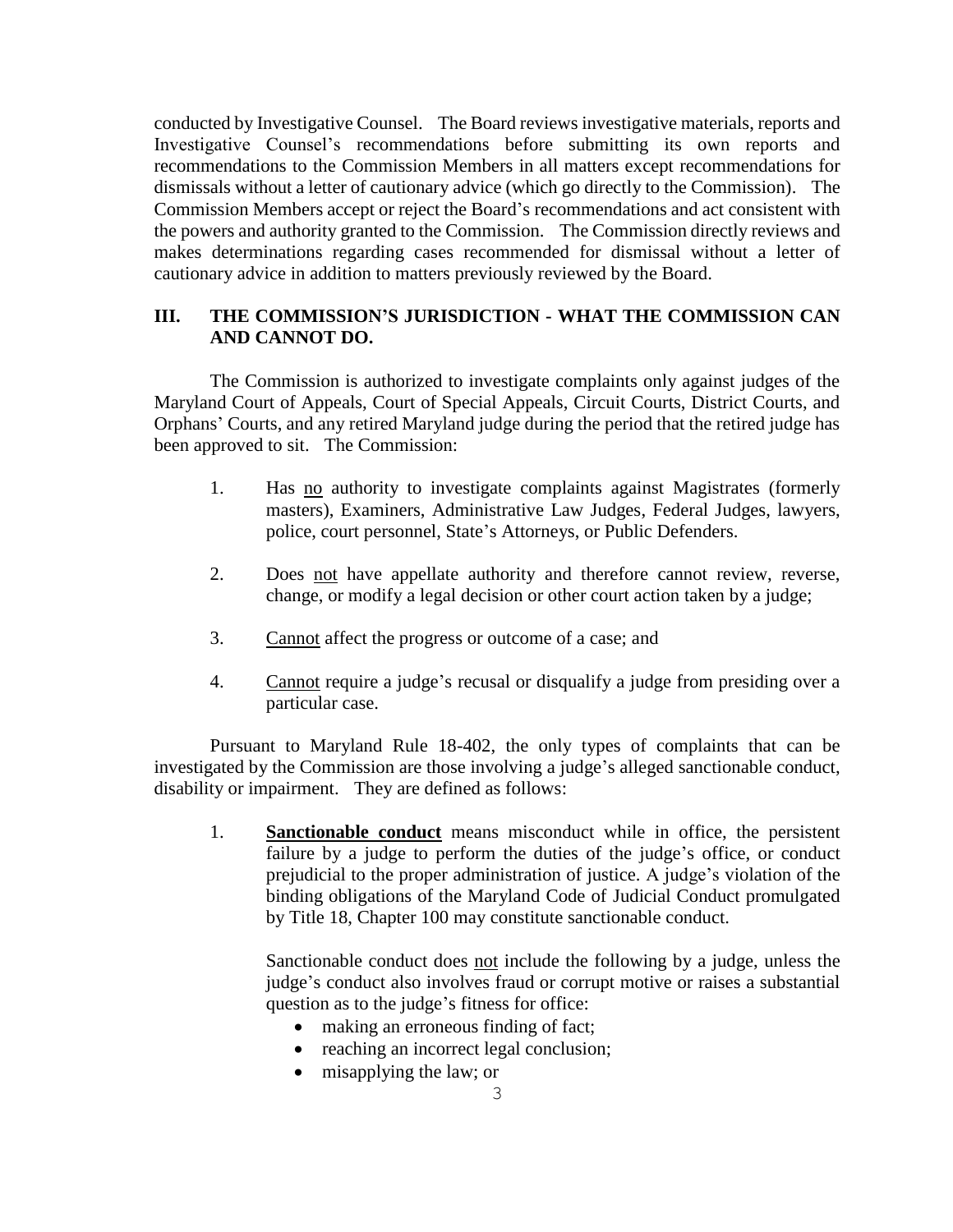- failure to decide matters in a timely fashion, unless such failure is habitual.
- 2. **Disability** means a mental or physical disability that seriously interferes with the performance of a judge's duties and is, or is likely to become, permanent.
- 3. **Impairment or impaired** means a mental or physical condition, including an addiction, that has seriously interfered with the performance of a judge's duties but may be remediable and, if remedied, is not likely to become permanent.

# **IV. THE COMPLAINT PROCESS.**

The complaint is a written communication under oath or supported by an affidavit alleging that a judge has a disability or impairment or has committed sanctionable conduct. Any individual, including a party or witness in a court case, lawyer, member of the public, judge, person who works for or assists the court, or other person, can file a complaint with the Commission; this individual is considered the "Complainant" and the judge is considered the "Respondent". The Complainant can download a complaint form from the Commission's website, receive a form from the Commission's office, or by providing a written communication with the required information.

Allegations may be dismissed, prior to investigation, if they do not allege facts which, if true, would constitute a disability, impairment, or sanctionable conduct, and therefore do not constitute a complaint. Investigative Counsel will open a file for each properly filed complaint, send a letter to Complainant acknowledging receipt of the complaint and explain the procedure for investigating and processing the complaint. In addition, the Investigative Counsel may make an inquiry and open a file after receiving information from any source that indicates a judge may have committed sanctionable conduct or may have a disability or impairment.

If the allegations are not dismissed, or an inquiry is completed without a dismissal, Investigative Counsel conducts an investigation and thereafter reports to the Board or Commission the results of the investigation, including one of the following recommendations:

- dismiss the complaint and terminate the investigation, with or without a letter of cautionary advice;
- reprimand;
- conditional diversion agreement;
- the filing of charges; or
- retirement of the judge based upon a finding of disability.

If the matter proceeds to the Board, upon receiving the Investigative Counsel's report,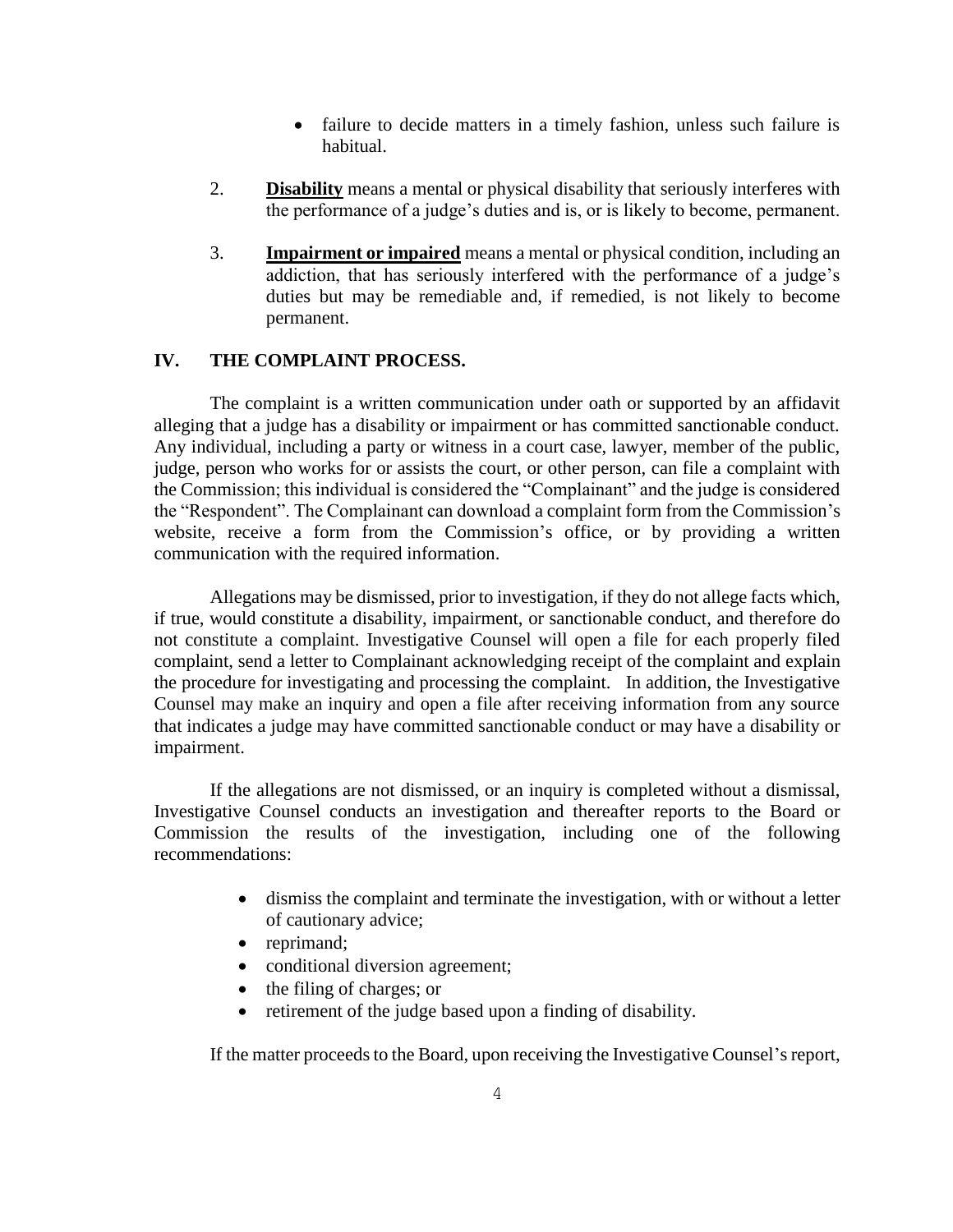including recommendation, the Board reviews the report and recommendation and could authorize a further investigation, or meet informally with the judge, including convening a peer review to confer regarding the complaint and options for the judge to consider. Upon completion of the foregoing, the Board prepares a report to the Commission, including its recommendation, with any of the following recommendations:

- dismiss the complaint and terminate the investigation, with or without a letter of cautionary advice;
- a conditional diversion agreement;
- a reprimand;
- retirement; or
- upon a determination of probable cause that the judge has a disability or impairment or has committed sanctionable conduct, the filing of charges.

The Commission Members review all matters coming from Investigative Counsel and the Board, and can take action, with or without proceeding on charges, after reviewing the reports, including recommendations, and any response filed by the judge. If the Commission Members direct Investigative Counsel to file charges against the judge alleging that the judge committed sanctionable conduct or has a disability or impairment, the charges are served upon the judge and a hearing scheduled as to the charges. Formal hearings are conducted in accord with the Maryland Rules of Evidence.

If, after the hearing, the Commission Members find by clear and convincing evidence that the judge committed sanctionable conduct or has a disability or impairment, the Commission will issue its findings and, if necessary, refer the case to the Court of Appeals with recommendations as to disposition. The Court of Appeals can take any one of the following actions: (1) impose the sanction recommended by the Commission or any other sanction permitted by law; (2) dismiss the proceeding; or (3) remand for further proceedings as specified in the order of remand.

## **V. CONFIDENTIALITY.**

Except to the extent admitted into evidence before the Commission, the following matters are confidential: (A) Investigative Counsel's work product and, subject to Rules 18-  $422(b)(3)(A)$ ,  $18-424(d)(3)$  and  $18-433(c)$ , reports prepared by Investigative Counsel not submitted to the Commission; (B) proceedings before the Board, including any peer review proceeding; (C) any materials reviewed by the Board during its proceedings that were not submitted to the Commission; (D) deliberations of the Board and Commission; and (E) records of the Board's and Commission's deliberations.

Charges alleging sanctionable conduct and all subsequent proceedings before the Commission on those charges are open to the public upon the first to occur of (A) the resignation or voluntary retirement of the judge, (B) the filing of a response by the judge to the charges, or (C) expiration of the time for filing a response. Charges alleging disability or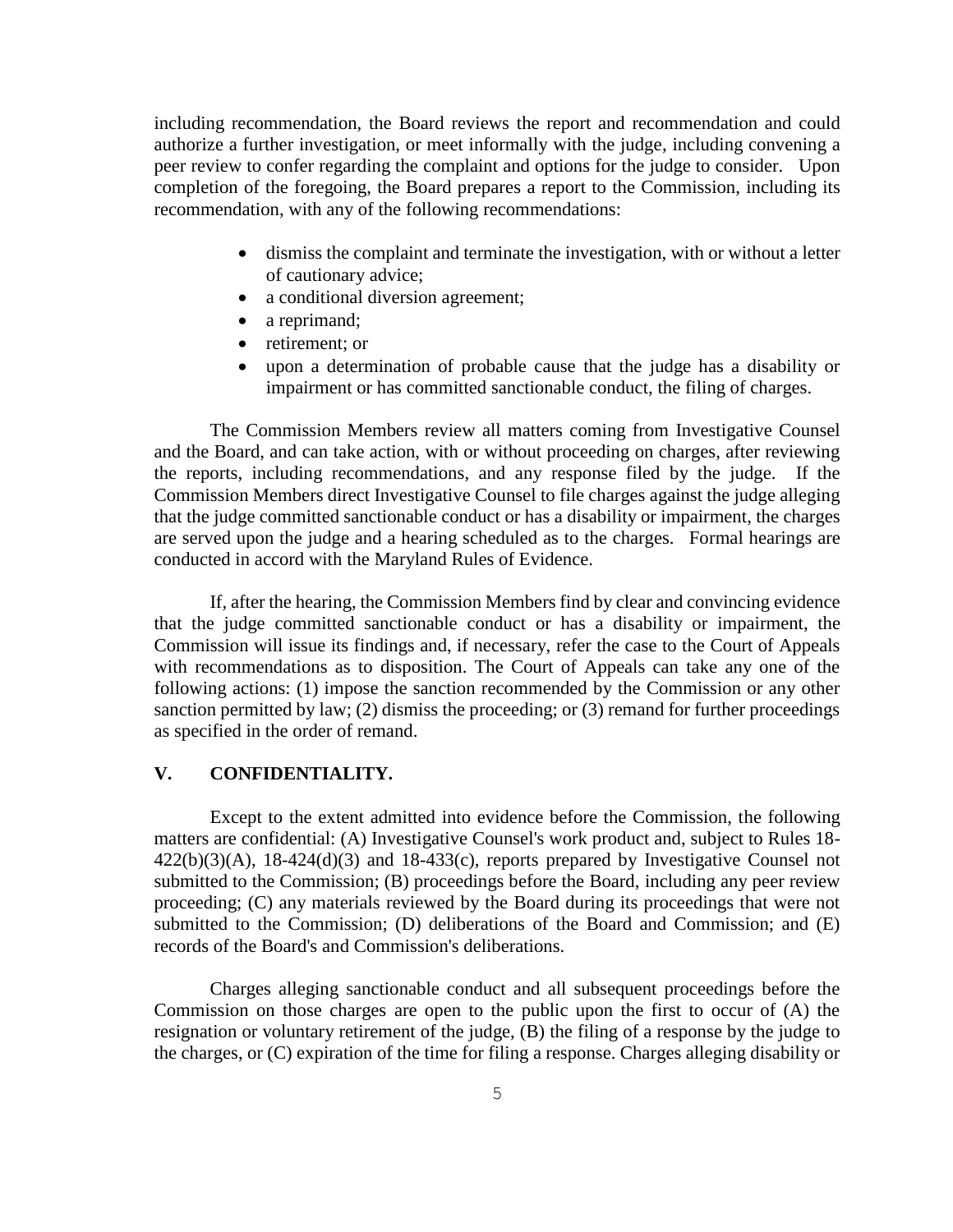impairment and all proceedings before the Commission on them are confidential. Charges alleging only that a judge has a disability or impairment, and all proceedings before the Commission on such charges, are confidential.

# **VI. MEMBERS AND STAFF.**

## **COMMISSION MEMBERS**

## **Judge Members:**

Honorable Michael W. Reed, Chair- Appellate Judge Honorable Susan H. Hazlett, Vice-Chair- District Court Honorable Robert B. Kershaw- Circuit Court

#### **Attorney Members:**

Richard M. Karceski, Esquire David J. McManus, Jr., Esquire (replaced Arielle F. Hinton, Esquire in December 2019) Marisa A. Trasatti, Esquire

#### **Public Members:**

Virginia L. Fogle Vernon Hawkins, Jr. Kimberly A. Howell Andrea M. Fulton Rhodes Sally McLane Young Ridgely

#### **JUDICIAL INQUIRY BOARD MEMBERS:**

# **Judge Members:**

Honorable Robert A. Greenberg, Chair Honorable Brian Green, Vice-Chair

#### **Attorney Members:**

Kay N. Harding, Esquire Kimberly Jones, Esquire

# **Public Members:**

The Honorable William J. Boarman Dr. Kenneth W. Eckmann The Honorable Susan R. Hoffmann

## **STAFF:**

Director/Investigative Counsel: Tanya C. Bernstein, Esquire Assistant Investigative Counsel: Derek A. Bayne, Esquire Assistant Investigative Counsel: Tamara S. Dowd, Esquire Administrative Assistant: Lisa R. Zinkand Legal Assistant: Sarah P. Nicholson Executive Secretary: Kendra Randall Jolivet, Esquire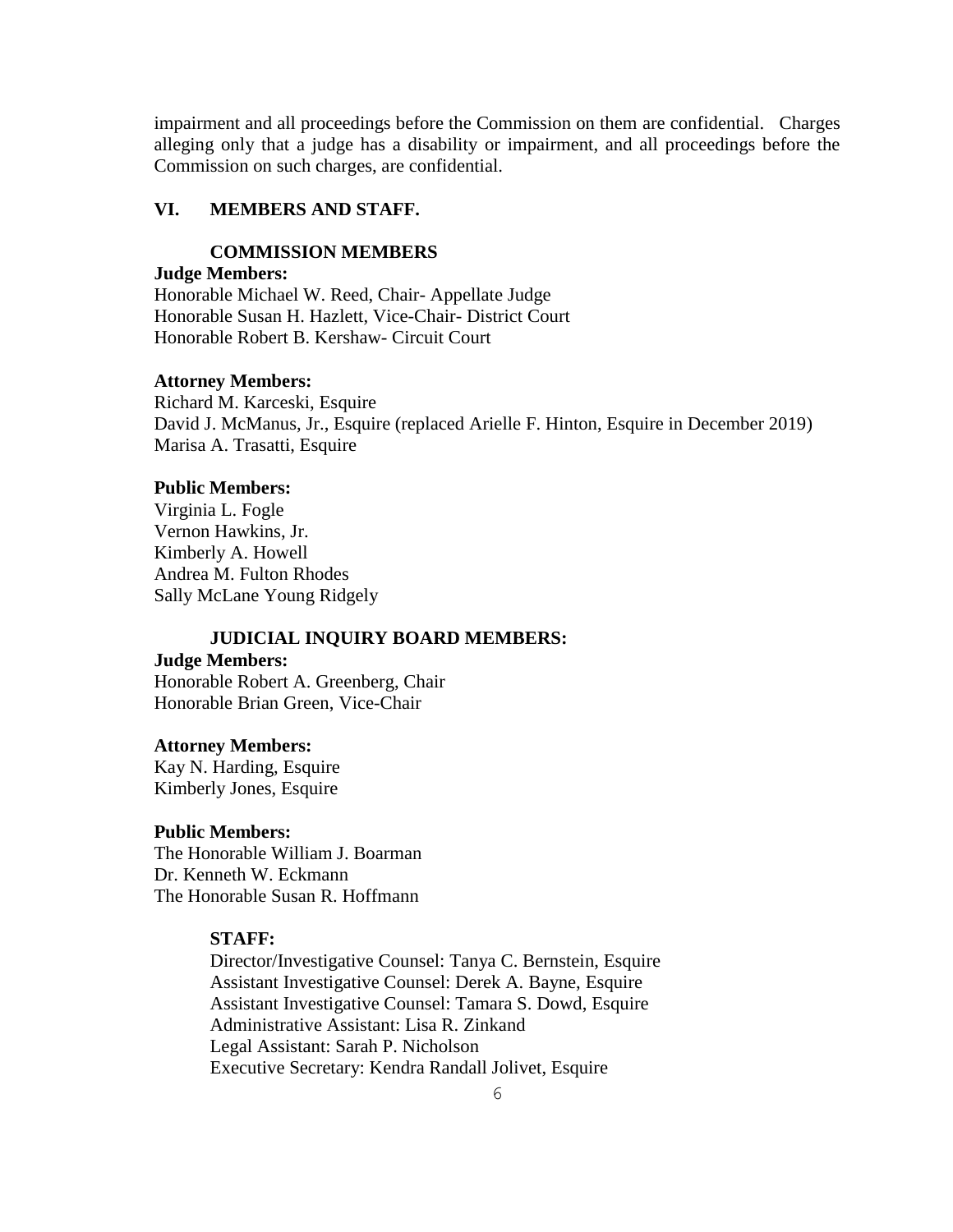### **VII. MEETINGS.**

The Commission Members held twelve (12) regularly scheduled meetings in FY 2020.

The Board Members held eleven (11) regularly scheduled meetings in FY 2020.

# **VIII. SUMMARY OF COMMISSION ACTIVITY IN FY 2020.**

During Fiscal Year 2020 (July 1, 2019 through June 30, 2020), the Commission opened files for One Hundred Ninety-Six (196) verified complaints.

Four (4) complaints were filed by attorneys, thirty-two (32) by inmates, eleven (11) by Investigative Counsel, and one hundred forty-nine (149) were filed by members of the general public.

Complaints against Circuit Court Judges totaled one hundred twenty-four (124); fifty (50) complaints were filed against District Court Judges; eight (8) complaints were filed against Court of Special Appeals Judges; two (2) complaints were filed against Court of Appeals judges; and twelve (12) complaints were filed against Orphans' Court Judges. There were twenty-eight (28) complaints against Senior Judges sitting in various jurisdictions and courts.

The types of cases involved include:

- Family law matters (divorce, custody, visitation, protective orders, etc.)- forty-three (43) complaints;
- Criminal cases- fifty-two (52) complaints;
- Other Civil cases- ninety-four (94) complaints;
- Sexual Harassment- one (1) complaint; and
- Miscellaneous or Non-Courtroom related proceedings- six (6) complaints.

Charges were filed in one (1) case in FY20 prior to the judge's voluntary retirement.

One public hearing was cancelled by the Commission due to an agreement for corrective or remedial action being reached.

A public hearing was completed in FY20 with the Commission recommending an additional three (3) month suspension of a judge previously serving a suspension of at least six (6) months with conditions imposed by the Court of Appeals.

A Private Reprimand (for a matter preceding the rules changes) was issued by the Commission of a District Court judge who engaged in *ex parte* communications with a litigant outside of the litigant's attorney regarding the matter before the court.

A Reprimand was issued by the Commission of an Orphans' Court judge who failed to pay taxes owed.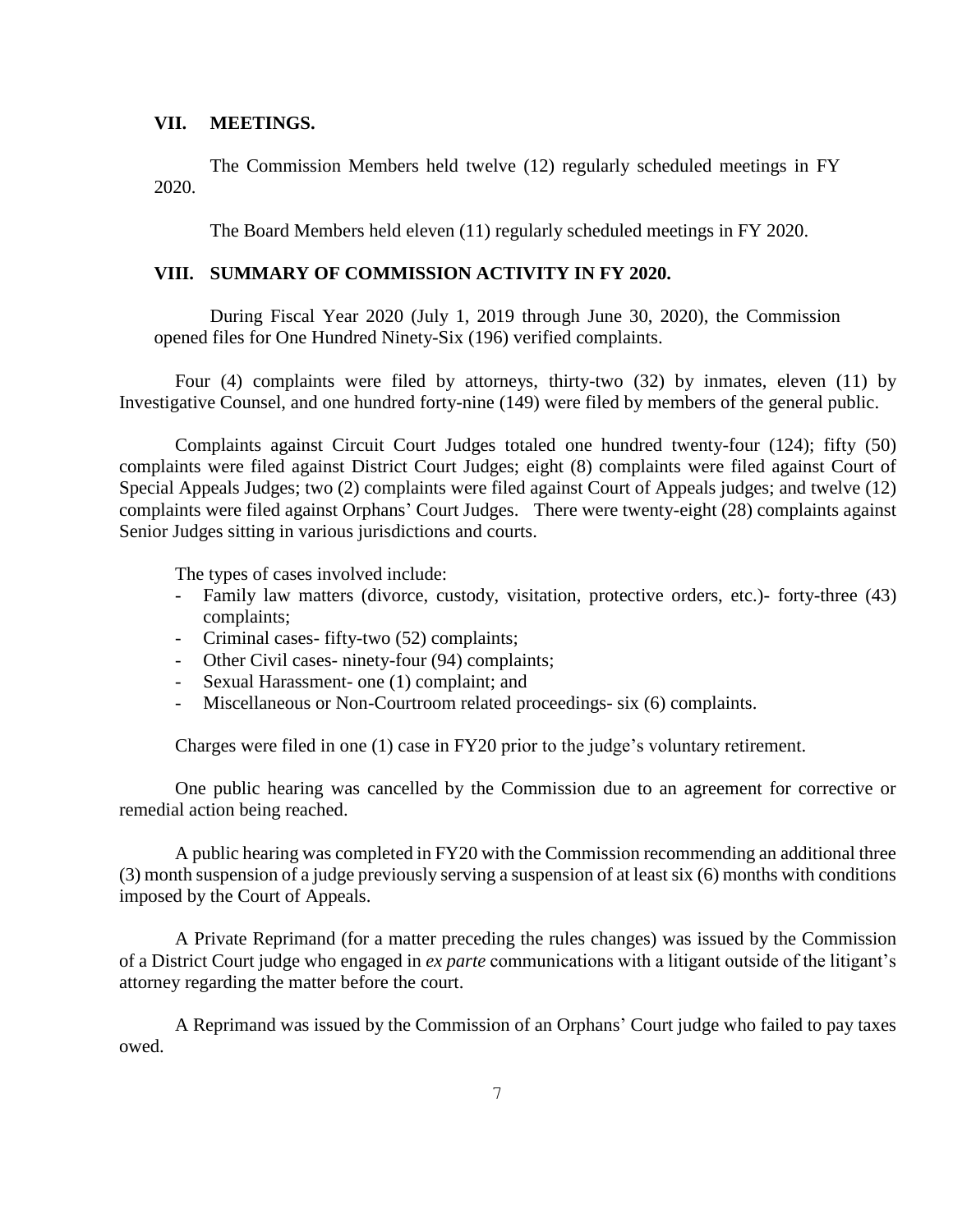Dismissals with warnings were issued (prior to July 1, 2019) when the Commission determined that sanctionable conduct that may have been committed by a judge would be sufficiently addressed by the issuance of a warning. The Commission issued one (1) dismissal with a warning for a matter that preceded the rules changes involving a District Court judge who allowed a non-party to substantively participate in a hearing, including arguments and cross-examination of witnesses.

Under the current rules, the Commission issues Letters of Cautionary Advice. The Commission issued four (4) letters for the following matters:

- 1) A Circuit Court judge's reliance on a governmental agency's report to substitute for the testimony/participation of a party and insufficient efforts to ensure an incarcerated party had the opportunity to be present for domestic proceedings.
- 2) An Orphans' Court judge failed to accommodate a litigant with a disability and did not exercise control of a court employee to ensure the litigant was treated properly.
- 3) A Circuit Court judge exhibited bias against a female litigant in a domestic matter.
- 4) A Senior judge conducted an *ex parte* review of property which was the subject of litigation before the judge.

The vast majority of complaints in Fiscal Year 2020, as in prior years, were dismissed because the allegations set forth in the complaints were either found to be unsubstantiated, or the conduct complained about did not constitute sanctionable conduct.

Additional matters involving the Commission in FY20 are summarized as follows:

-A Circuit Court dismissed two (2) matters filed by a former Complainant requesting judicial review of the Commission's dismissal of complaints.

- The Court of Special Appeals heard arguments after a Complainant's actions for Declaratory Judgment and Judicial Review were dismissed by a Circuit Court, and appealed, following the Commission's dismissal of a Complaint. The Court's Opinion is pending.

-The Commission modified the conditions of a Deferred Discipline Agreement where it continues to monitor a Circuit Court judge.

The Board and Commission compiled a list of judges on every level of court to convene Peer Review panels, as promulgated by Maryland Rule 18-423(b). One (1) judge participated in the Peer Review panel process.

The Commission Chair, Investigative Counsel and Executive Secretary received positive feedback after visiting various courts educating judges on the new Rules governing judicial discipline.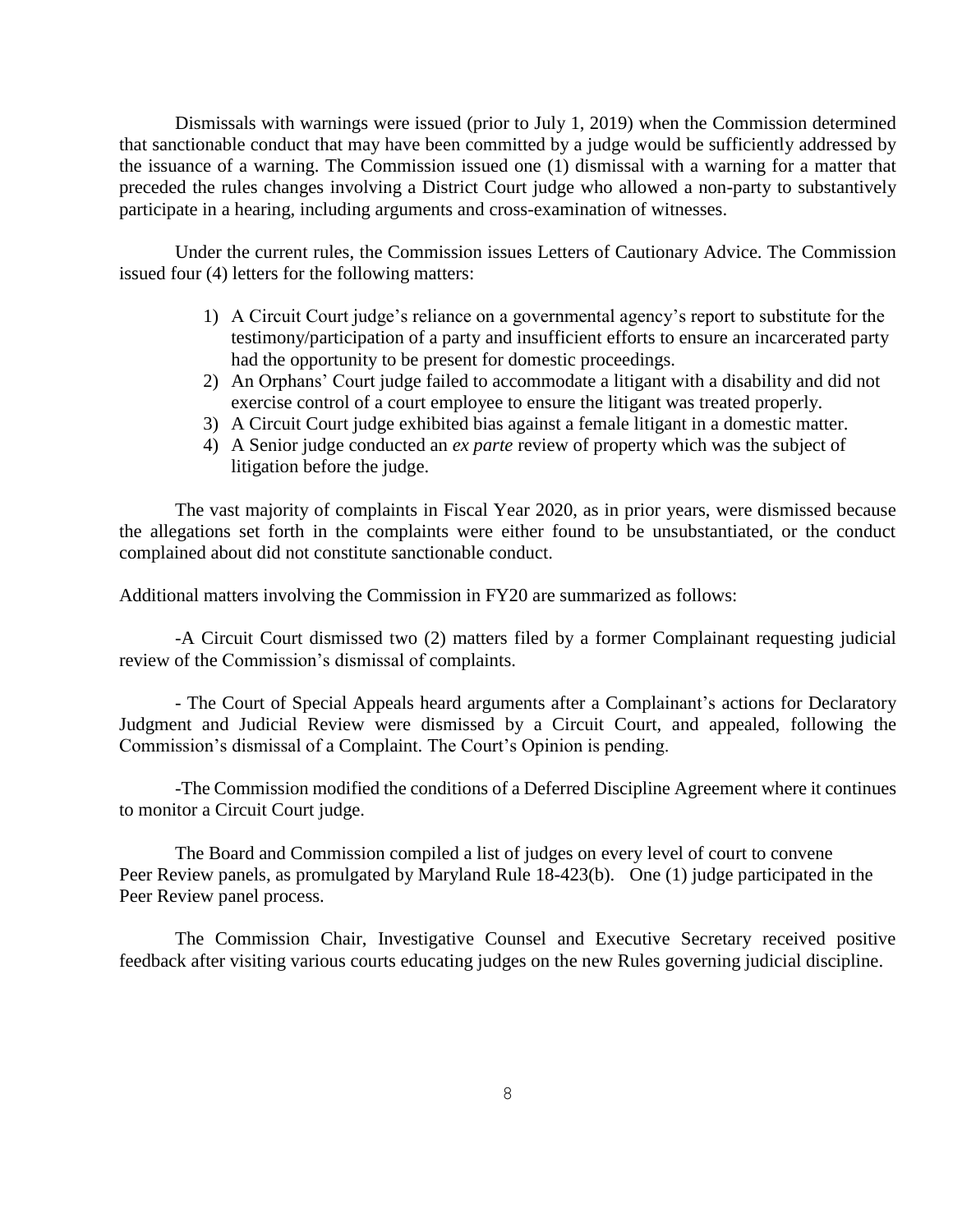| <b>Fiscal Year</b> | <b>Attorneys</b> | <b>Investigative Counsel</b><br><b>Inquiries</b> | <b>Inmates</b> | <b>Judges</b>  | <b>Public</b>   | <b>Total</b>     |
|--------------------|------------------|--------------------------------------------------|----------------|----------------|-----------------|------------------|
| 2000-2001          | 14               | $\mathbf{1}$                                     | 29             | $\overline{0}$ | 76              | 120              |
| 2001-2002          | $\overline{4}$   | $\overline{4}$                                   | 26             | $\mathbf{0}$   | 108             | 142              |
| 2002-2003          | 6                | 6                                                | 35             | $\overline{0}$ | 91              | 138              |
| 2003-2004          | 6                | $\mathbf{1}$                                     | 17             | $\mathbf{0}$   | 70              | 94               |
| 2004-2005          | $\overline{2}$   | $\overline{7}$                                   | 33             | $\mathbf{0}$   | 70              | 112              |
| 2005-2006          | 12               | $\overline{4}$                                   | 30             | $\overline{0}$ | 62              | 108              |
| 2006-2007          | $\overline{7}$   | $\overline{c}$                                   | 27             | $\overline{0}$ | 81              | 117              |
| 2007-2008          | $\overline{5}$   | $\overline{4}$                                   | 29             | $\mathbf{0}$   | $\overline{91}$ | 129              |
| 2008-2009          | 6                | $\overline{5}$                                   | 35             | $\theta$       | 91              | 137              |
| 2009-2010          | $\overline{4}$   | $\overline{4}$                                   | 25             | $\overline{0}$ | 90              | 123              |
| 2010-2011          | 8                | $\overline{2}$                                   | 17             | $\overline{0}$ | 97              | 124              |
| 2011-2012          | 8                | $\overline{7}$                                   | 19             | $\overline{0}$ | 98              | 132              |
| $2012 - 2013$      | 13               | $\overline{c}$                                   | 13             | $\overline{2}$ | 109             | 139              |
| 2013-2014          | $\overline{7}$   | $\overline{4}$                                   | 21             | $\overline{0}$ | 109             | 141              |
| 2014-2015          | 8                | 9                                                | 38             | $\overline{0}$ | 103             | 158              |
| 2015-2016          | $\overline{16}$  | 10                                               | 30             | $\overline{0}$ | 145             | $\overline{201}$ |
| 2016-2017          | 11               | 13                                               | 32             | 10             | 168             | 234              |
| 2017-2018          | $\overline{8}$   | $\overline{5}$                                   | 39             | $\overline{0}$ | 159             | 211              |
| 2018-2019          | $\overline{7}$   | $\overline{5}$                                   | 28             | $\theta$       | 164             | 204              |
| 2019-2020          | $\overline{4}$   | 11                                               | 32             | $\mathbf{0}$   | 149             | 196              |

# **IX. COMPARISON CHARTS OF COMMISSION ACTIVITY. SOURCES OF ALL COMPLAINTS FILED WITH THE COMMISSION**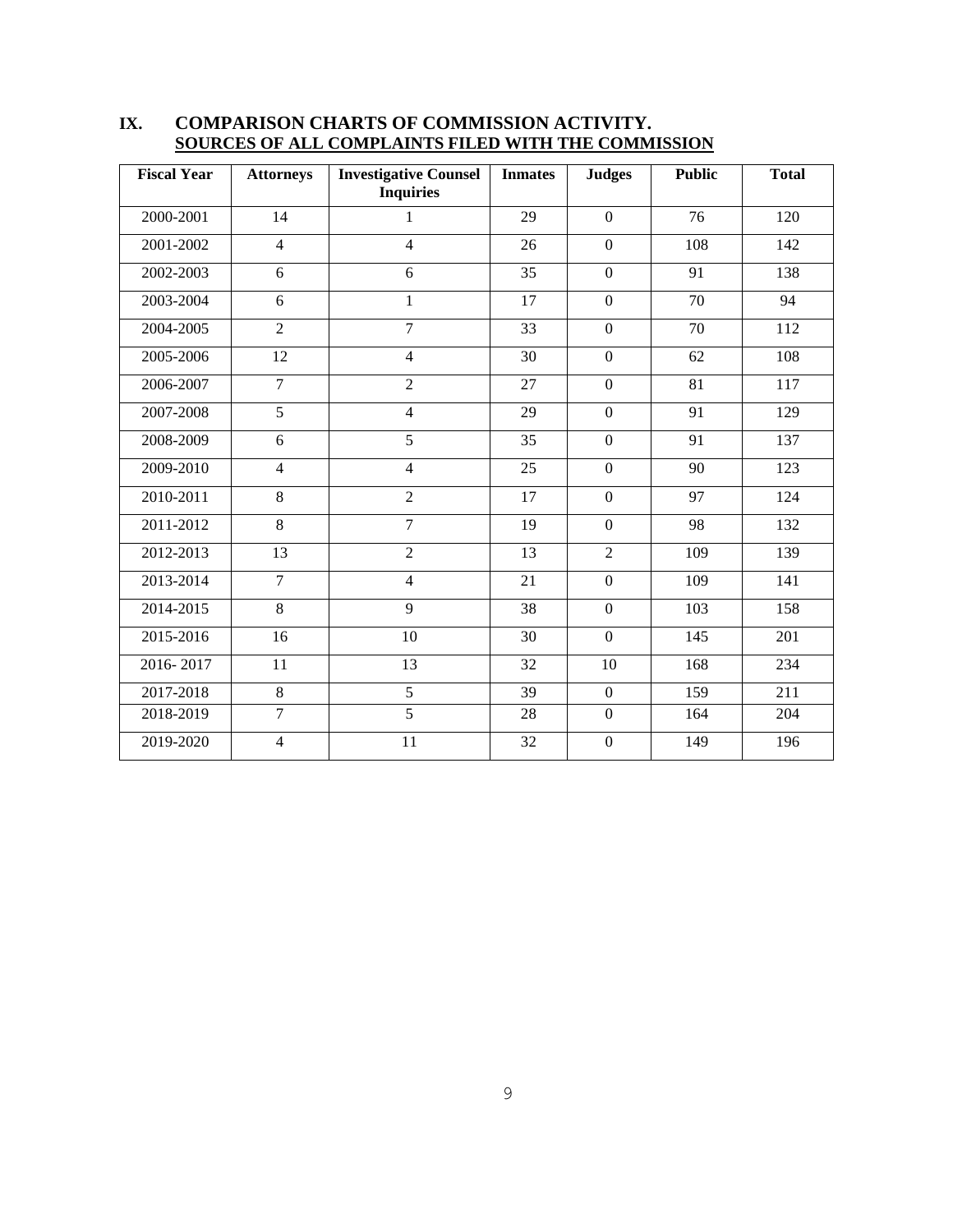# **COMPLAINTS BY COURT**

| <b>Fiscal Year</b> | <b>District</b> | <b>Circuit</b> | Orphans'       | <b>Court of Special</b> | <b>Court of</b>  | <b>Other</b>   | <b>Total</b> |
|--------------------|-----------------|----------------|----------------|-------------------------|------------------|----------------|--------------|
|                    | Court           | Court          | Court          | <b>Appeals Judges</b>   | <b>Appeals</b>   |                |              |
|                    | <b>Judges</b>   | <b>Judges</b>  | <b>Judges</b>  |                         | <b>Judges</b>    |                |              |
| 2000-2001          | 27              | 86             | $\Omega$       | 6                       |                  | $\theta$       | 120          |
| 2001-2002          | 35              | 94             | $\overline{2}$ | 11                      | $\theta$         | $\overline{0}$ | 142          |
| 2002-2003          | 35              | 87             | $\overline{0}$ | 6                       | 8                | $\overline{2}$ | 138          |
| 2003-2004          | 20              | 72             | $\overline{2}$ | $\overline{0}$          | $\overline{0}$   | $\overline{0}$ | 94           |
| 2004-2005          | 31              | 72             | $\mathbf{1}$   | $\overline{7}$          | $\mathbf{1}$     | $\overline{0}$ | 112          |
| 2005-2006          | 28              | 72             | $\mathbf{1}$   | $\overline{0}$          | $\overline{7}$   | $\overline{0}$ | 108          |
| 2006-2007          | 25              | 87             | $\mathbf{1}$   | $\overline{2}$          | $\overline{2}$   | $\overline{0}$ | 117          |
| 2007-2008          | 48              | 78             | $\overline{3}$ | $\boldsymbol{0}$        | $\overline{0}$   | $\overline{0}$ | 129          |
| 2008-2009          | 46              | 84             | $\mathbf{1}$   | $\overline{4}$          | $\overline{2}$   | $\overline{0}$ | 137          |
| 2009-2010          | 44              | 75             | $\mathbf{1}$   | $\overline{2}$          | $\mathbf{1}$     | $\overline{0}$ | 123          |
| 2010-2011          | 42              | 79             | $\overline{2}$ | $\mathbf{1}$            | $\boldsymbol{0}$ | $\mathbf{0}$   | 124          |
| 2011-2012          | 48              | 77             | $\overline{7}$ | $\overline{0}$          | $\overline{0}$   | $\overline{0}$ | 132          |
| 2012-2013          | 52              | 80             | $\overline{4}$ | $\overline{2}$          | $\mathbf{1}$     | $\theta$       | 139          |
| 2013-2014          | 58              | 73             | $\overline{4}$ | $\overline{5}$          | $\overline{0}$   | $\mathbf{1}$   | 141          |
| 2014-2015          | 46              | 107            | $\overline{3}$ | $\overline{2}$          | $\overline{0}$   | $\overline{0}$ | 158          |
| 2015-2016          | 57              | 125            | 12             | 6                       | $\mathbf{1}$     | $\overline{0}$ | 201          |
| 2016-2017          | 68              | 152            | 11             | $\overline{2}$          | $\mathbf{1}$     | $\overline{0}$ | 234          |
| 2017-2018          | 49              | 150            | $\overline{7}$ | 3                       | $\overline{2}$   | $\theta$       | 211          |
| 2018-2019          | 63              | 136            | $\mathbf{1}$   | 3                       | $\mathbf{1}$     | $\mathbf{0}$   | 204          |
| 2019-2020          | 50              | 124            | 12             | 8                       | $\overline{2}$   | $\overline{0}$ | 196          |

**There were 120 District Court, 170 Circuit Court, 66 Orphans' Court, 14 Court of Special Appeals, and 7 Court of Appeals Judges sitting in the Maryland Judiciary, with 9 vacancies, during FY20.**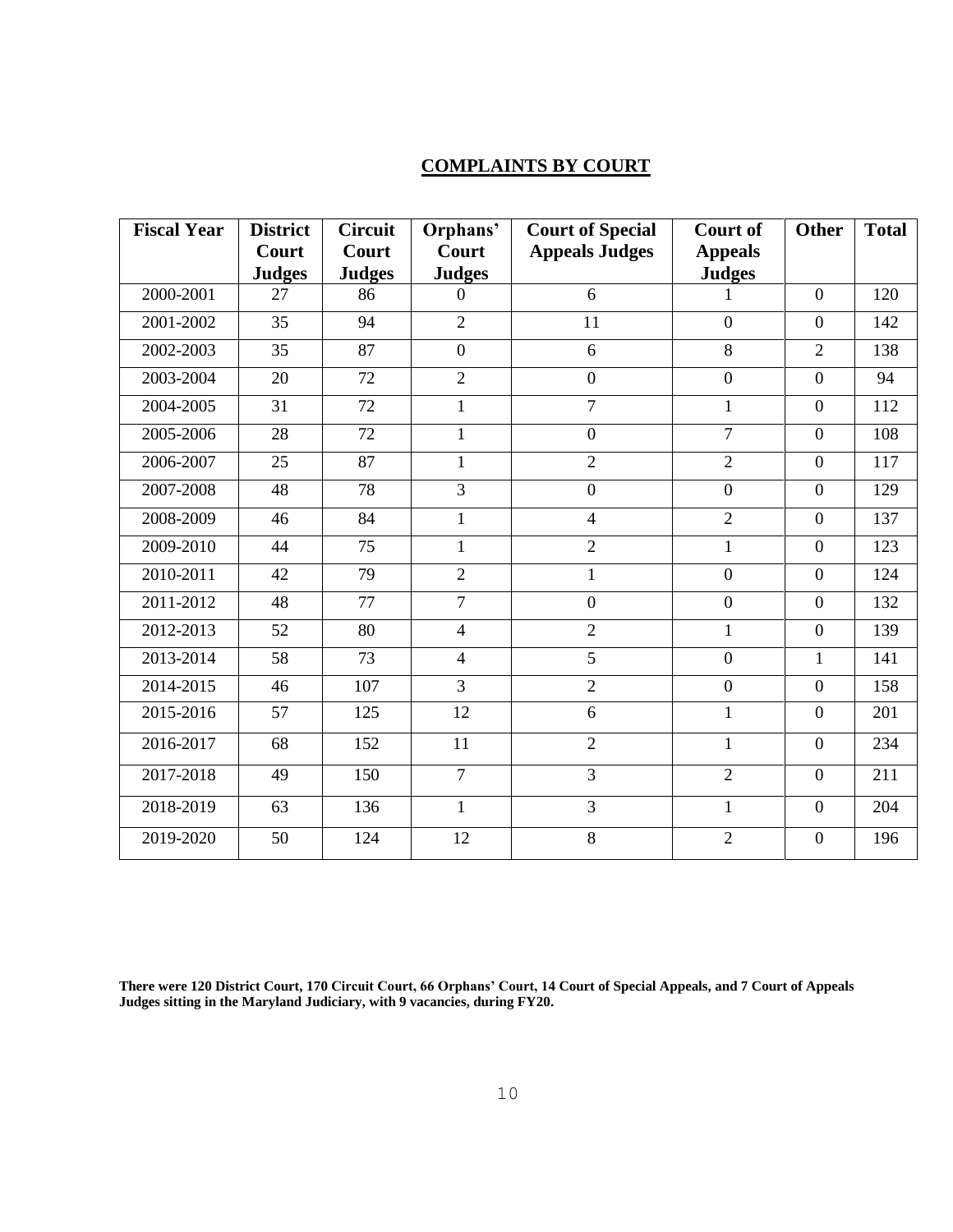# **TYPES OF CASES INVOLVED**

| <b>Fiscal Year</b> | Family Law | Criminal | Civil | Other          | Sexual       | Total |
|--------------------|------------|----------|-------|----------------|--------------|-------|
|                    |            | Cases    | Cases |                | Harassment*  |       |
| 2000-2001          | 18         | 55       | 37    | 10             |              | 120   |
| 2001-2002          | 31         | 47       | 54    | 10             |              | 142   |
| 2002-2003          | 28         | 54       | 41    | 15             |              | 138   |
| 2003-2004          | 26         | 24       | 37    | $\overline{7}$ |              | 94    |
| 2004-2005          | 33         | 22       | 52    | 5              |              | 112   |
| 2005-2006          | 20         | 39       | 30    | 19             |              | 108   |
| 2006-2007          | 25         | 43       | 45    | $\overline{4}$ |              | 117   |
| 2007-2008          | 24         | 41       | 59    | 5              |              | 129   |
| 2008-2009          | 32         | 48       | 50    | $\overline{7}$ |              | 137   |
| 2009-2010          | 23         | 36       | 58    | 6              |              | 123   |
| 2010-2011          | 22         | 50       | 48    | $\overline{4}$ |              | 124   |
| 2011-2012          | 24         | 31       | 68    | 9              |              | 132   |
| 2012-2013          | 30         | 32       | 69    | 8              |              | 139   |
| 2013-2014          | 29         | 37       | 70    | 5              |              | 141   |
| 2014-2015          | 22         | 49       | 84    | 3              |              | 158   |
| 2015-2016          | 32         | 51       | 116   | $\overline{2}$ |              | 201   |
| 2016-2017          | 28         | 63       | 106   | 37             |              | 234   |
| 2017-2018          | 30         | 54       | 116   | 11             |              | 211   |
| 2018-2019          | 43         | 41       | 114   | 6              |              | 204   |
| 2019-2020          | 43         | 52       | 94    | 61             | $\mathbf{1}$ | 196   |

**\*Sexual Harassment complaints began to be compiled in FY20.**